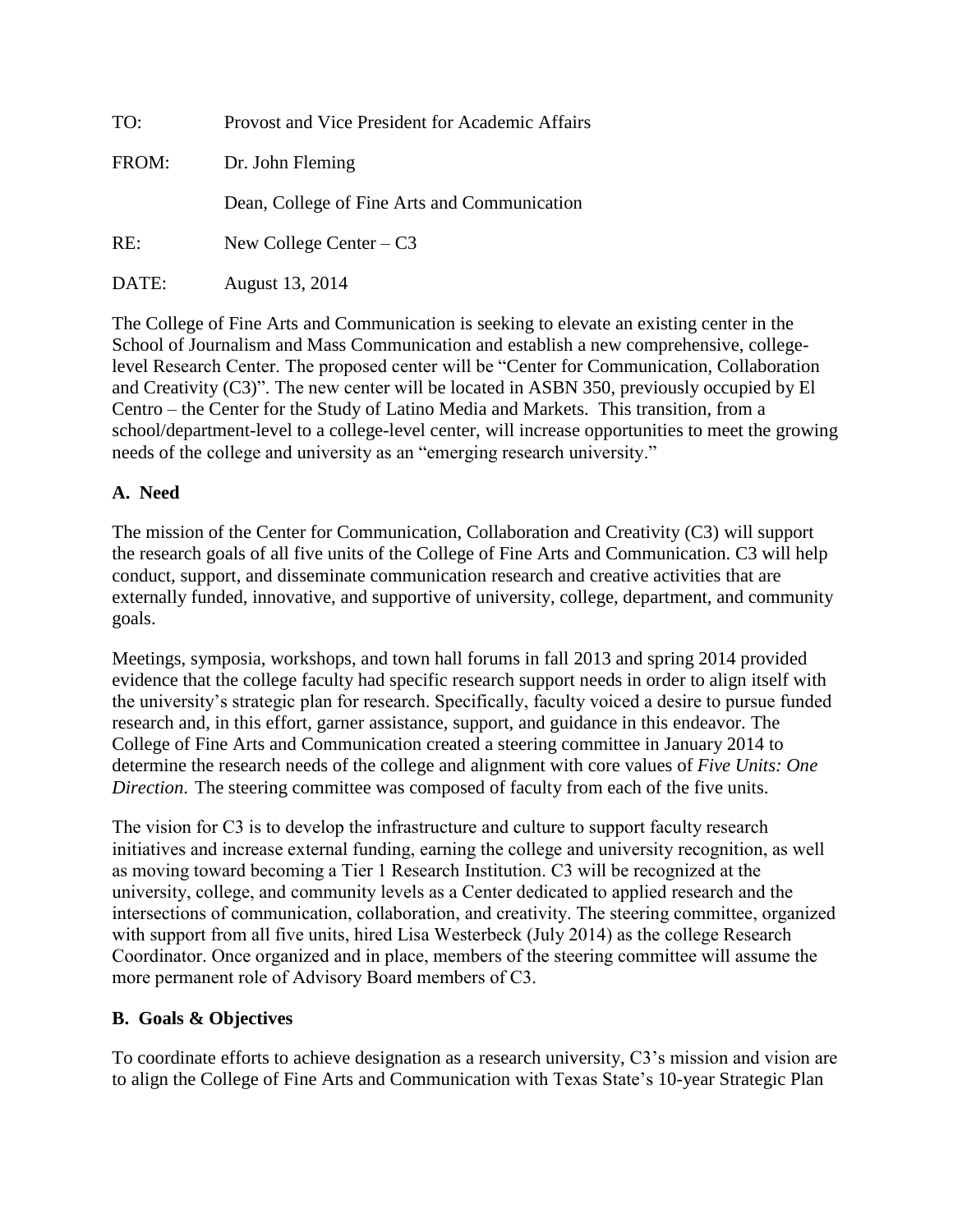for Research. A primary objective will be to target investments of institutional funds to support increased research activity across the college and university.

C3 will support the following university goals and initiatives:

# *Goal 1: Promote academic quality by building and supporting a distinguished faculty.*

- $\triangleright$  Provide a college infrastructure (including equipment and facilities) to support teaching, research, and scholarly and creative activity within the university
- $\triangleright$  Strengthen research and scholarly/creative activity efforts through achieving increases in grant expenditures and increasing collaboration across the five units.
- $\triangleright$  Provide reasonable start-up funds in order to attract and retain distinguished faculty and to provide the essential equipment to conduct research and attract external grants.
- $\triangleright$  Support faculty efforts in international research.
- Maintain Emerging Research University status and pursue the Texas Research Incentive Program (TRIP).

# *Goal 2: Provide opportunities for a public university education and contribute to economic and cultural development.*

- Move forward with *Closing the Gaps* in terms of goals of diversity, participation, success, excellence, and research.
- Support faculty and students in pursuing global academic experiences, e.g. study abroad, internships, field placement, research, service learning.
- $\triangleright$  Conduct a needs assessment with community organizations for possible research and funding opportunities.

## *Goal 3: Develop and manage human, financial, physical, and technological resources effectively, efficiently, and ethically to support the university's mission.*

- $\triangleright$  Expand and support professional development opportunities for faculty and staff.
- $\triangleright$  Assist undergraduate and graduate students in research involvement opportunities to promote programs of study across the university.
- $\triangleright$  Create a website to expand the knowledge of the C3 structure, inner workings, strategies, plans, funding endeavors, and accomplishments.

## *Goal 4: Promote College, Department, School, Faculty, and Student Support that are in line with the strategic plan and mission of each.*

- $\triangleright$  Develop research relationships and collaborative projects across the five units of the College of Fine Arts and Communication and university colleges.
- Mentor new faculty and students to understand the research culture of Texas State. In this endeavor, utilize currently funded projects as collaborative opportunities for "other" faculty to become involved (Research Enhancement Program).
- Consistently inform faculty of funding opportunities and possible collaborative efforts.

# **C3's objectives:**

A key activity of the center is to build and maintain a web site, which will serve as the face of the College of Fine Arts and Communication research and creative activity. The web site is part of a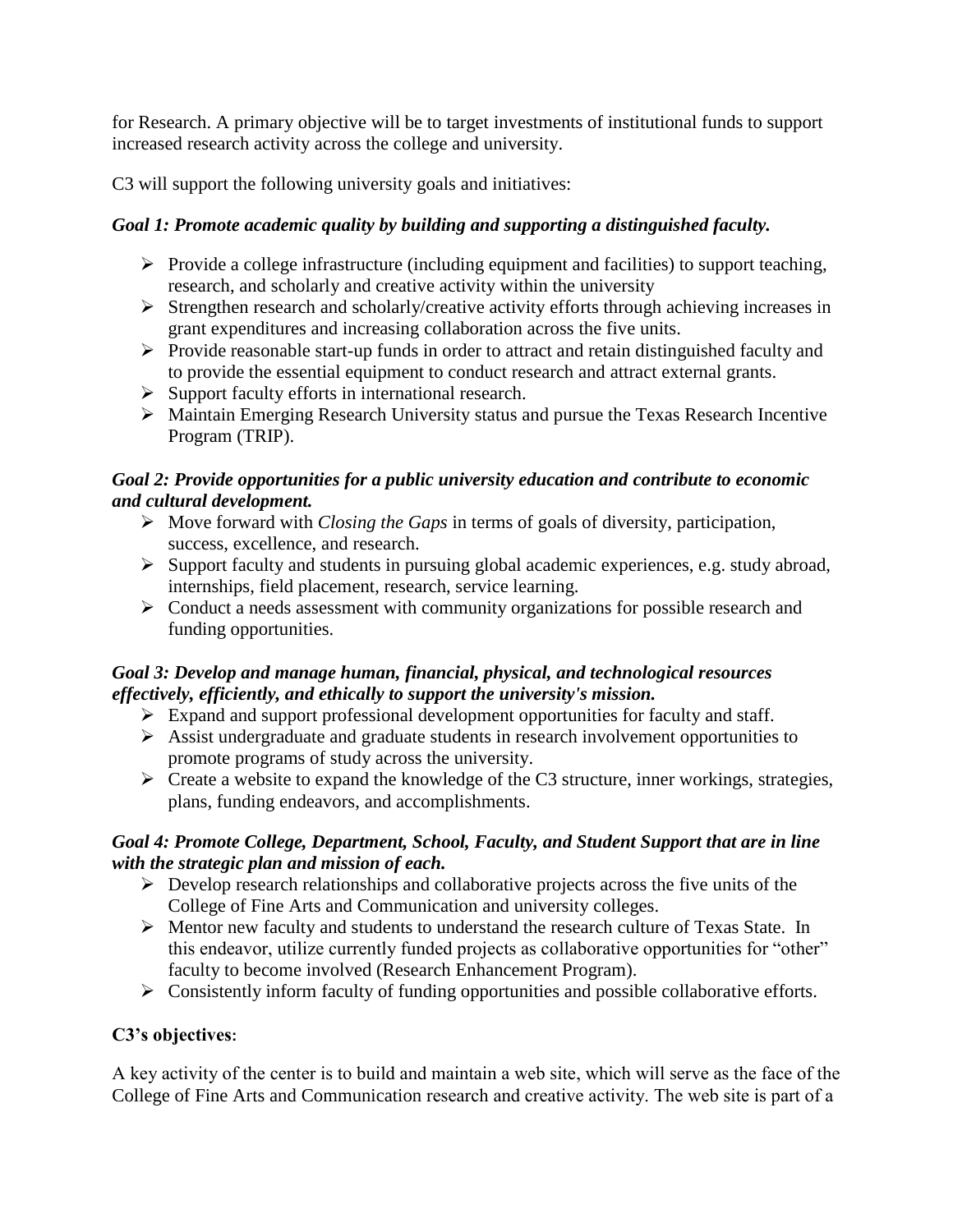communication ecosystem that will include workshops, speaker series, outreach activities by the Advisory Committee and the Research Coordinator, and potentially social media.

The main goals of the center and website are to:

- $\triangleright$  Raise faculty awareness of funding, collaboration, and partnership opportunities
- $\triangleright$  Facilitate a research culture in the College of Fine Arts and Communication
- $\triangleright$  Serve as a networked platform connected to databases of funding opportunities and faculty expertise (at a later stage)
- $\triangleright$  Serve as a self-service resource for faculty throughout the funding process
- $\triangleright$  Promote the activities of faculty externally.

#### **Audience**

The web site will be both internally- and externally- facing. The internal audience is primarily faculty and administrators who are interested in working with or who are working with C3. External audiences include funding program officers, potential partners, the local/regional community, and the press.

### **C. Proposed Administrative Structure**

Marian Houser, Associate Dean, Faculty Development and Academic Affairs of the College of Fine Arts and Communication, will direct the center, assisted by an Advisory Committee of faculty members from the five units of the College of Fine Arts and Communication. A Research Coordinator staff member will maintain the website and carry out the daily activities of C3.

#### **D. Three-Year Budget**

C3 has confirmed annual support from the Dean of the College of Fine Arts and Communication and four departments/schools for three years, until the Center has ongoing revenue from external grants and sponsored programs.

| School of Art and Design                    | \$5,000  |
|---------------------------------------------|----------|
| School of Journalism and Mass Communication | \$5,000  |
| Department of Communication Studies         | \$5,000  |
| School of Music                             | \$5,000  |
| College of Fine Arts and Communication      | \$5,000  |
|                                             | \$25,000 |

### **E. Facilities**

The Center for Communication, Collaboration and Creativity (C3 Research Center) will be sponsored by the Dean and the College of Fine Arts and Communication. C3 will be located in El Centro's physical location in ASBN 350. Two of the five offices will be utilized for C3 as (1) meeting room for collaborative research discussions—both in person and virtually. As collaboration is expected both nationally and internationally, a "Media Scape" unit will be sought to allow for simultaneous virtual discussions among research teams; (2) Research Coordinator's Office. This facility has not been updated since 2008. With the transformation of the Director's Office to Virtual/Physical meeting site, as well as updates to the Research